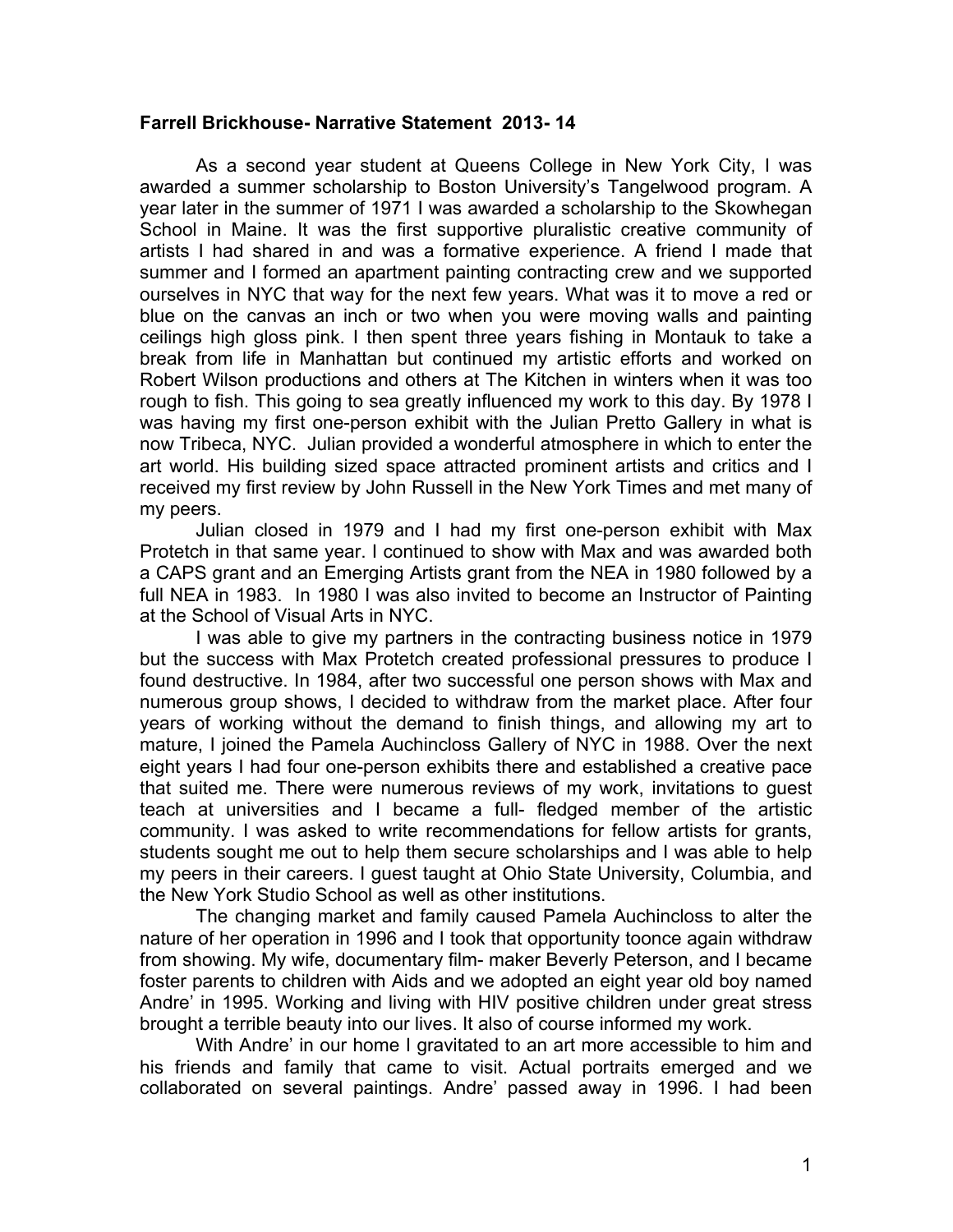diagnosed with Hepatitis C in 1994 and found my productivity was falling and in 2000 I successfully completed the difficult treatment. A Pollock-Krasner grant was of great help. I was just returning to the studio again when the disaster of 9/11 struck. We were living one block north of the Trade Center and it was months before I could return to our home and studio. A Gotltlieb award greatly helped in my recovery from the WTC disaster. My own life threatening disease and the WTC bombing changed my outlook on my career. I was now just looking to work and make a life for myself beyond showing and the art world.

My wife and I decided to leave lower Manhattan in 2004 and move to Staten Island. There was no longer any "there" there in Tribeca (Trisurbia) and life had become too expensive and our health was suffering from the proximity to the Trade Center site. Living downtown for nearly 30 years, I had evolved a vocabulary that included the architectural drama of that narrowed part of the Island between the Rivers. This vocabulary enabled me to bring the events that reshaped life in Tribeca into my work. My decision to abandon Tribeca, make the "Crossing" and adopt the surprising environment of Staten Island further informed and enriched my art. After one year on S.I. I was awarded a COAHSI Grant and found a lively supportive creative community here. I had two showings of my work in the Project Room at The Painting Center in 2005-06 that focused on that transition and a show here on S.I. at Wagner College as part of the COAHSI award program.

Several years ago I logged onto Facebook. Artists never seem to be able to hold onto their geographically based communities. Traditionally we move into undesirable neighborhoods, renovate dilapidated spaces and create neighborhoods that become in time the next "It" place. Since most of us are of modest economic means, we rarely are able to buy our homes and find ourselves facing ever- increasing rents as our landlords realize there are others now willing to pay considerably more for their once marginal real estate. We become dispersed. But now there is another community, within a much larger neighborhood, that we have created. What ever negatives we perceive that are visited upon us by a seemingly ever changing Facebook or that are inherent in a digital world, it is an amazing moment in history that allows us to have this living bulletin board where anyone, anywhere there is access, may post what interests them and share a life's work. Because of my presence online and particularily Facebook, I have had mutliple sales of my work, I was invited to show at Scope Art Fair in New York and ArtParis by Saatchi Online, have been in multiple group shows mostly at Artstrand in Provincetown and Phili, have been interviewed by artists and editors and critics and have had studio visits from artists from around the world and am being encouraged to enter the European art scene by artists there. I was invited to OG in August, 2011 to work for two weeks in Steamboat Springs, Colorado with Master Printer Sue Oehme and her team. I completed 2 Editions of Etchings and 58 monotypes which will be part of her group of artists' works showing in Museums and Fairs cross the US. I was picked up by John Davis Gallery in Hudson, NY and have had two one- person exhibits there in 2010 and 2012 . R.C. Morgan and Jason Stopa both wrote wonderful reviews for the Brooklyn Rail and the shows were successful especially in the response of